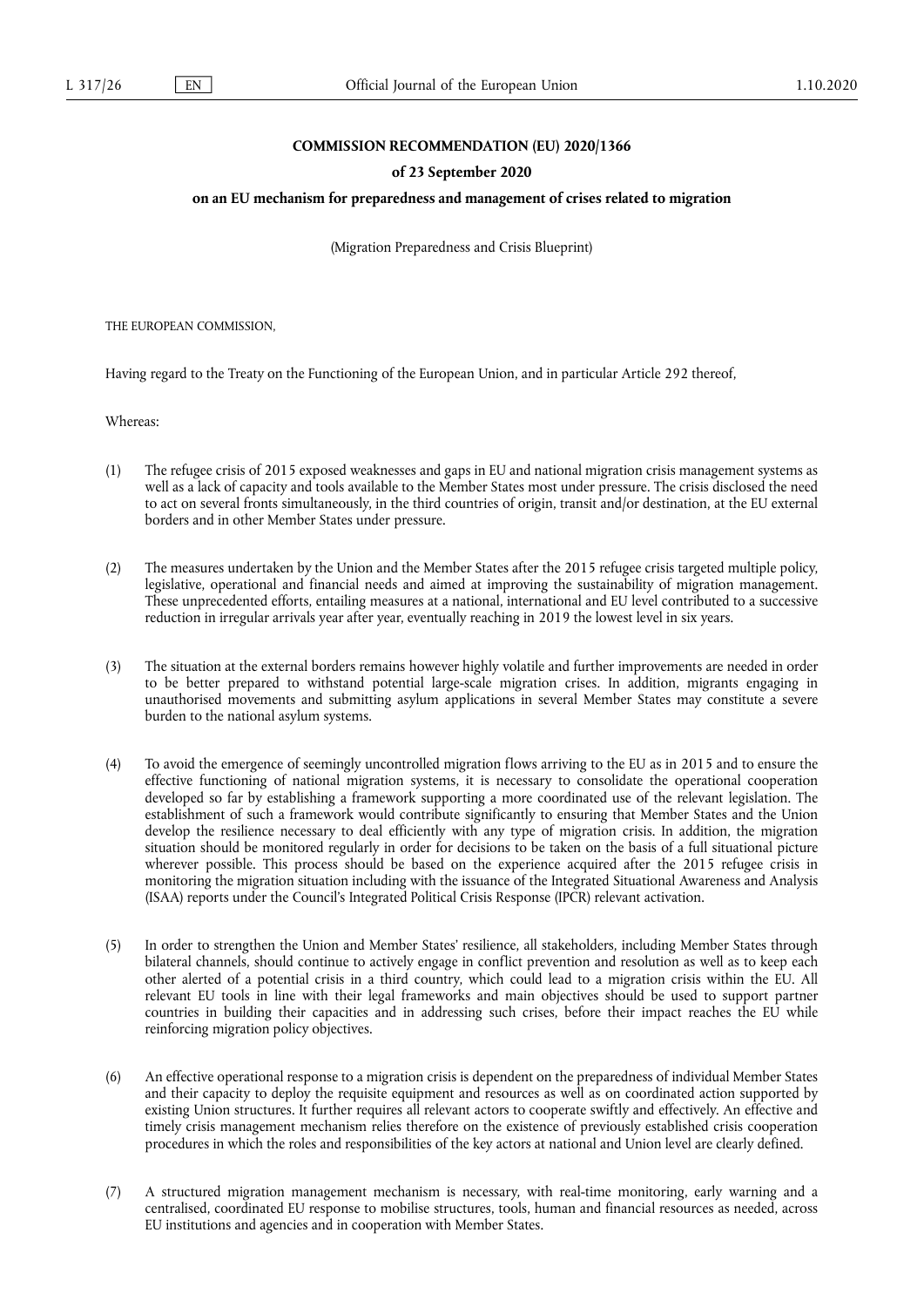- <span id="page-1-1"></span>(8) Regulation (EU) 2019/1896 of the European Parliament and of the Counci[l \(1](#page-1-0) ) on the European Border and Coast Guard has set out the shared responsibility of the European Border and Coast Guard Agency (Frontex) and of the Member States' competent authorities for the implementation of the European integrated border management. It also requires ensuring situational awareness and provides for integrated planning for European integrated border management, including contingency planning.
- (9) The Migration Preparedness and Crisis Blueprint guiding principles should be: anticipation, solidarity and fair sharing of responsibility, coordination, timely reaction and flexible resource allocation.
- (10) The Migration Preparedness and Crisis Blueprint core purpose is to ensure on the one hand situational awareness and better preparedness, and on the other hand effective governance and timely response.
- (11) The Migration Preparedness and Crisis Blueprint should provide an operational framework for monitoring and anticipation of migration flows and migration situations, building resilience as well as organising a coordinated response to a migration crisis. These objectives reflect the two key stages outlined in the Migration Preparedness and Crisis Blueprint, monitoring and preparedness on the one hand and crisis management on the other.
- (12) For the purpose of the Migration Preparedness and Crisis Blueprint, a migration crisis should be defined as any situation or development occurring inside the EU or in a third country having an effect and putting particular strain on any Member State's asylum, migration or border management system or having such potential. This includes and goes beyond the circumstances defined in Article 1(2) of the proposal for a Regulation addressing situations of crisis and *force majeure* in the field of migration and asylum or the circumstances defined in Article 2(w) of the proposal for a Regulation on Asylum and Migration Management.
- (13) The Migration Preparedness and Crisis Blueprint is consistent with and complementary to the established EU crisis management mechanisms notably the Union Civil Protection Mechanism (UCPM) including its Emergency Response Coordination Centre (ERCC), the Council's Integrated Political Crisis Response (IPCR) arrangements, the Commission's ARGUS and the EEAS Crisis Response Mechanism (CRM), which may be activated concomitantly or after the activation of the Migration Preparedness and Crisis Blueprint in its crisis management stage. The Migration Preparedness and Crisis Blueprint aims at supporting the interaction and cooperation of these general crisis mechanisms by ensuring that they are provided with up-to-date information on the crisis situation.
- (14) While the Migration Preparedness and Crisis Blueprint builds on the relevant existing legislation, it is also designed to support the implementation of the new instruments as proposed by the Commission including a Regulation on Asylum and Migration Management and a Regulation addressing situations of crisis and *force majeure* in the field of migration and asylum.
- (15) In its monitoring and preparedness stage, the Migration Preparedness and Crisis Blueprint should provide for a number of steps that ensure regular situational awareness and early warning/forecasting as well as help to prepare the annual migration management report issued by the Commission in accordance with Article 6 of the proposal for a Regulation on Asylum and Migration Management. The situational awareness provided by the Migration Preparedness and Crisis Blueprint might inter alia allow the Presidency of the Council to deescalate the current IPCR activation for migration crisis. In its crisis management stage, the Migration Preparedness and Crisis Blueprint should ensure that up-to-date comprehensive information on the migratory situation is available to all actors allowing to take timely decisions and that the implementation of those decisions is monitored and coordinated properly.
- (16) To make the Migration Preparedness and Crisis Blueprint a reality, the Member States, the Council, the Commission, the European External Action Service (EEAS), the European Asylum Support Office (EASO), the European Border and Coast Guard Agency (Frontex), the European Union Agency for Law Enforcement Cooperation (Europol), the European Union Agency for the Operational Management of Large-Scale IT Systems in the Area of Freedom, Security and Justice (eu-LISA) and the European Union Agency for Fundamental Rights (FRA) should work together as an EU Migration Preparedness and Crisis Management Network ('the Network'). The Network's main objective should be to ensure the adequate exchange of information relevant for the two stages of the Migration Preparedness and Crisis Blueprint.
- (17) This Network should support monitoring and anticipation of migration flows, increase resilience and improve technical coordination of the response to the crisis, in full respect of the legislation in force and while using and complementing the existing tools.

<span id="page-1-0"></span><sup>(</sup> 1 [\) R](#page-1-1)egulation (EU) 2019/1896 of the European Parliament and of the Council of 13 November 2019 on the European Border and Coast Guard and repealing Regulations (EU) No 1052/2013 and (EU) 2016/1624 (OJ L 295, 14.11.2019, p. 1).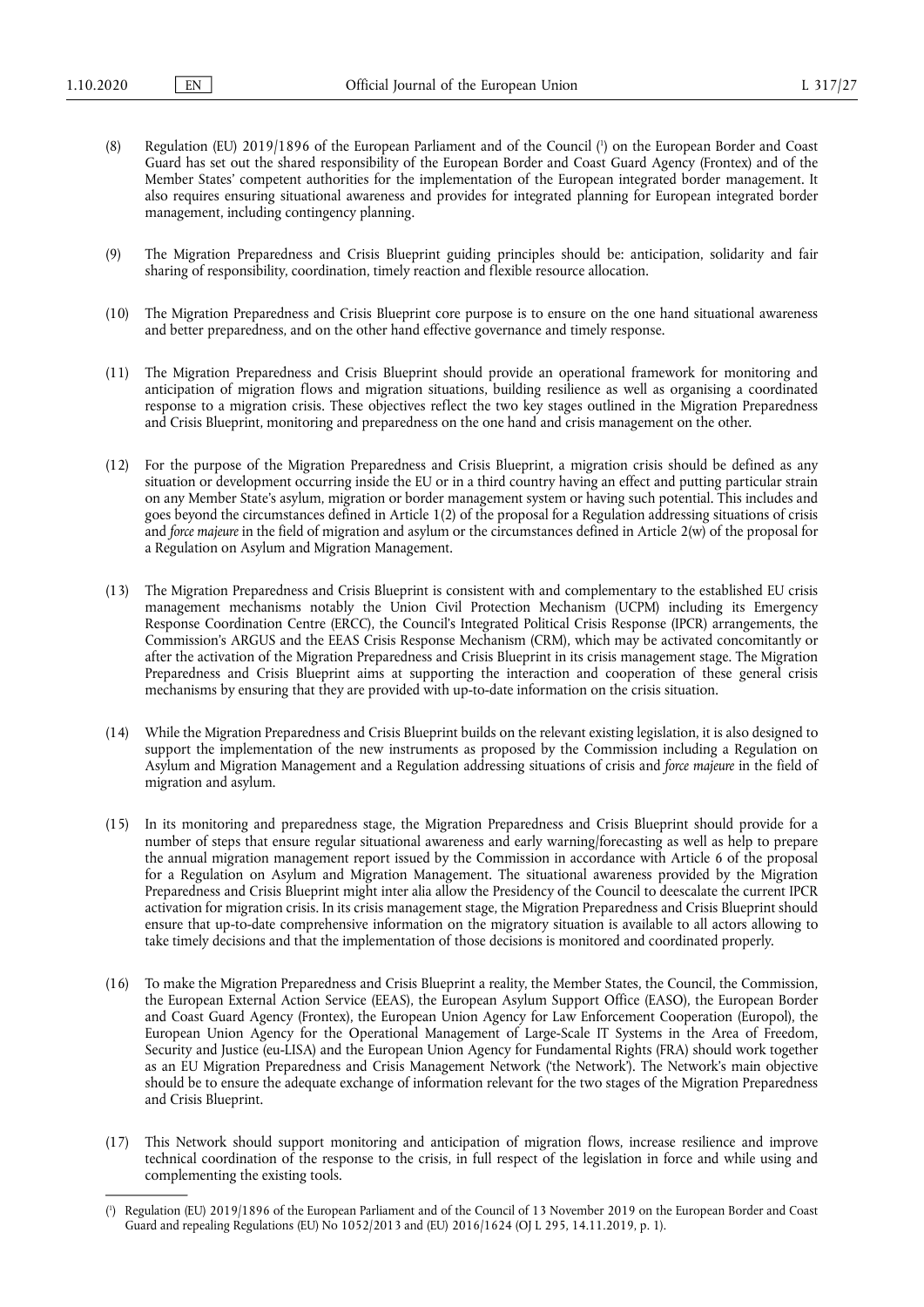(18) The relevant third countries of origin, transit and/or destination should also be involved on an ad hoc basis, where possible, in the functioning of the Migration Preparedness and Crisis Blueprint. This involvement should contribute to efficient exchange of information as well as actions building adequate situational awareness on migration in those countries and their response to potential crises,

## HAS ADOPTED THIS RECOMMENDATION:

- 1. In order to contribute to more efficient migration management by monitoring and anticipating migration flows, building resilience and preparedness as well as organising a response to a migration crisis, the Member States, the Council, the Commission, the European External Action Service (EEAS), the European Asylum Support Office (EASO), the European Border and Coast Guard Agency (Frontex), the European Union Agency for Law Enforcement Cooperation (Europol), the European Union Agency for the Operational Management of Large-Scale IT Systems in the Area of Freedom, Security and Justice (eu-LISA) and the European Union Agency for Fundamental Rights (FRA) ('actors') should cooperate within the framework of the '**Migration Preparedness and Crisis Blueprint**'.
- 2. For that purpose, the actors should work together in an EU Migration Preparedness and Crisis Management Mechanism Network ('**the Network**') to support the implementation of the Migration Preparedness and Crisis Blueprint.
- 3. The actors forming the Network should ensure the adequate exchange of information relevant for the two stages of the Migration Preparedness and Crisis Blueprint in full compliance with the legal provisions regarding their competences and responsibilities.
- 4. During the **first stage** of the Migration Preparedness and Crisis Blueprint which should be activated permanently and continue during the second stage, the actors should provide timely and adequate information in order to establish the updated migration situational awareness and provide for early warning/forecasting, as well as increase resilience to efficiently deal with any type of migration crisis. The **second stage** should be applicable to any situation or development occurring inside the EU or in a third country having an effect and putting particular strain on any Member State's asylum, migration or border management system or having such potential. The second stage includes and goes beyond the circumstances defined in Article 1(2) of the proposal for a Regulation addressing situations of crisis and *force majeure* in the field of migration and asylum or the circumstances defined in Article 2(w) of the proposal for a Regulation on Asylum and Migration Management.
- 5. The Network should establish **implementation guidelines** with the aim of ensuring an efficient flow of information relevant for the functioning of the Migration Preparedness and Crisis Blueprint between the respective national and the EU crisis management mechanisms.
- 6. Member States, the Council, the Commission, the European External Action Service (EEAS), the European Asylum Support Office (EASO), the European Border and Coast Guard Agency (Frontex), the European Union Agency for Law Enforcement Cooperation (Europol), the European Union Agency for the Operational Management of Large-Scale IT Systems in the Area of Freedom, Security and Justice (eu-LISA) and the European Union Agency for Fundamental Rights (FRA) should appoint a Point of Contact for the **operationalisation of the Network**.
- 7. Points of Contact should regularly exchange information notably with a view to supporting the issuing by the Commission of periodic **migration management reports** as stipulated in Article 6(4) and situational reports as stipulated in Article 6 (6) of the proposal for a Regulation on Asylum and Migration Management.
- 8. In line with the findings of the migration management reports and of the situational reports Member States should **discuss the necessary measures** to be taken. Such discussions should take place at technical, strategic and if necessary at political level in the relevant Council preparatory bodies or Council.
- 9. The Commission, in agreement with a Member State confronted with a **migration crisis situation**, as referred to in Recommendation 4, should inform the other Points of Contact in the Network of the situation in order to **activate the crisis stage** of the Migration Preparedness and Crisis Blueprint. The Point of Contact of the affected Member State should immediately provide the Commission's Point of Contact with the necessary information as specified in the Annex.
- 10. In such a crisis situation, the Point of Contacts should support the Commission by providing the necessary information and guidance and by coordinating measures responding to the crisis.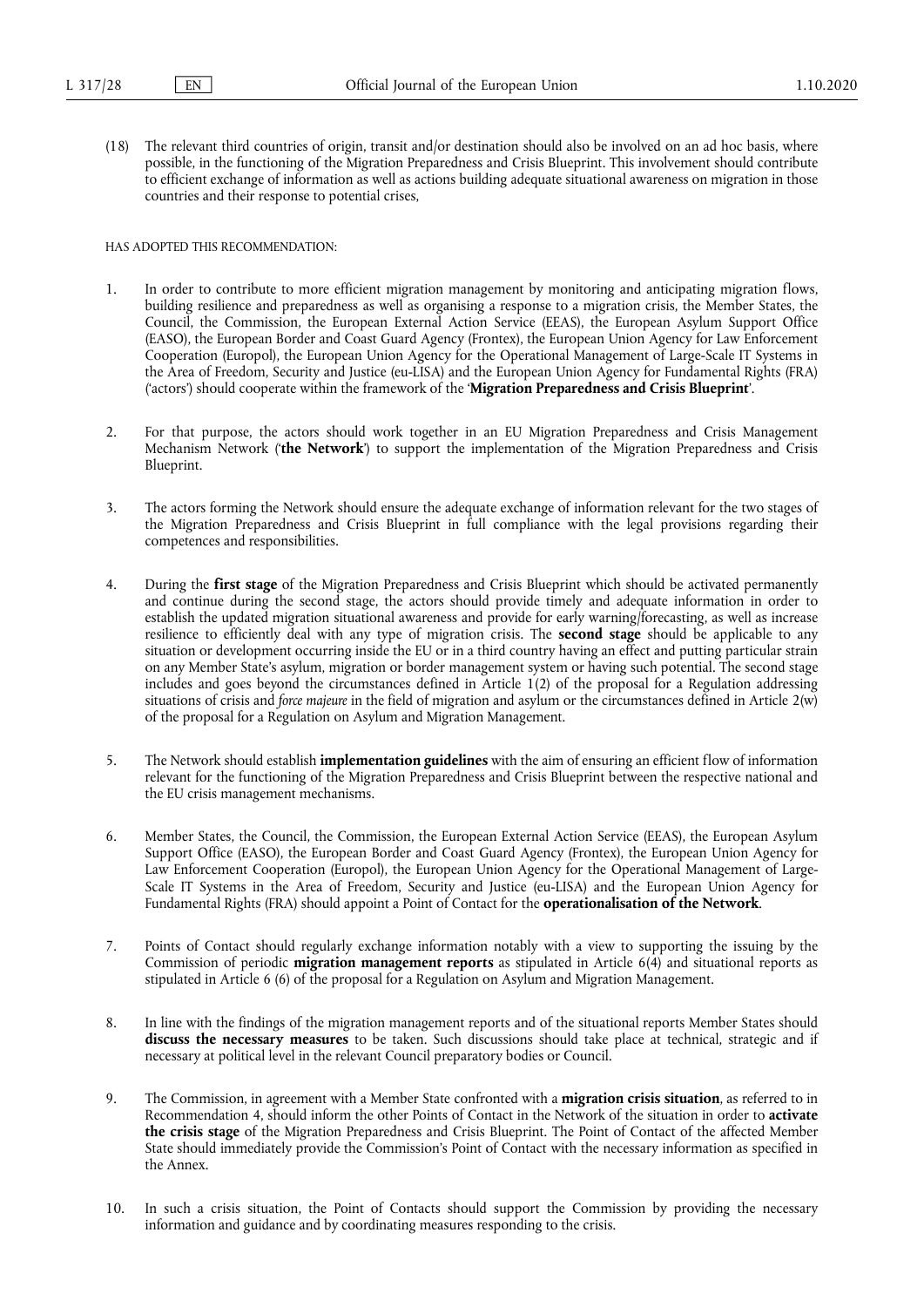- 11. Exchange of information within the network should occur via available communication channels including, where possible, the **IPCR platform** with its dedicated functionalities and in line with the implementation guidelines as referred to in Recommendation 5 above.
- 12. The two stages of the Migration Preparedness and Crisis Blueprint should comply with governance and workflow as set out in the Annex.

Done at Brussels, 23 September 2020.

*For the Commission*  Ylva JOHANSSON *Member of the Commission*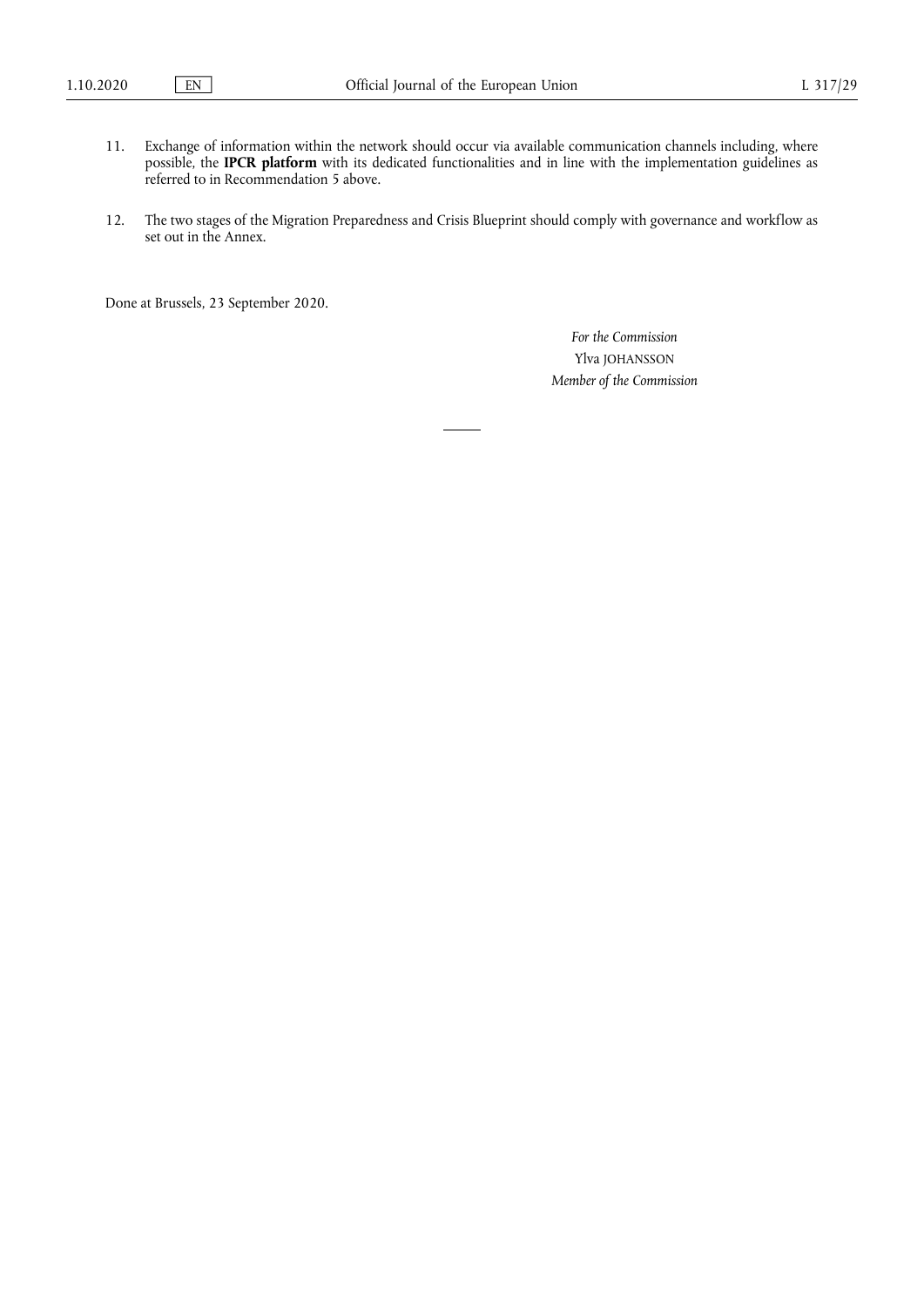## *ANNEX*

This Annex spells out the principles, the main actors of the Migration Preparedness and Crisis Blueprint and describes in detail its functioning in the two stages.

1. PRINCIPLES AND ACTORS FOR THE TWO STAGES

## **Principles**

In identifying the necessary measures and assigning responsibilities to the respective actors, the Migration Preparedness and Crisis Blueprint should operate on the basis of the following **principles**:

- **Anticipation**: the migratory situation should be regularly monitored and decisions should be taken on the basis of a full and coordinated situational picture primarily with a view to prevention.
- (ii) **Coordination**: the response to the crisis should make use of measures from all relevant internal and external policy areas and by all involved actors under a coordinated and comprehensive approach.
- (iii) **Timely reaction**: measures should be undertaken as soon as they are needed, in order to prevent the situation from escalating.
- (iv) **Flexible resources allocation**: resources should be mobilised quickly by making full use of the flexibility by the relevant actors as allowed under different funding instruments.
- (v) **Solidarity and fair sharing of responsibility** as stipulated in Article 5 of the proposal for a Regulation on Asylum and Migration Management.

## **Actors**

The **actors involved** in the implementation of the two stages of the Migration Preparedness and Crisis Blueprint are the following:

- Member States including their liaison officers,
- Council,
- European Commission, including the staff posted in the field and in the EU Delegations as well as the European Migration Liaison Officers (EMLOs),
- European External Action Service including the EU Delegations, relevant Common Security and Defence Policy missions and operations,
- EU Agencies (EASO, Frontex, Europol, eu-LISA and FRA) including their liaison officers.
- 2. MONITORING AND PREPARDNESS STAGE (STAGE 1)
	- (a) Objective

The **objective of the Migration Preparedness and Crisis Blueprint in its monitoring and preparedness stage** is to support a more coordinated use of the existing legislation by reinforcing and sharing common situational awareness between all actors involved, developing an early warning/forecasting system at EU level and supporting the development of the necessary resilience in Member States to efficiently deal with any type of migration crisis.

The first stage of the mechanism aims to achieve the following core objectives:

- **Sharing situational awareness and early warning/forecasting**. A timely and sufficiently comprehensive understanding of events and new trends by all relevant stakeholders should allow to monitor the situation and to be well prepared for a coordinated response when needed. New emerging problematic and critical situations should be anticipated in a timely manner. All actors should feed information and evidence into an early warning/forecasting system to be developed at EU level. Efforts towards the development of such a system should be coordinated by the Commission while building on the currently available and possible future instruments.
- **Supporting the development of resilience**. A joint understanding of the situation, its drivers and the forecast should support Member States to focus their efforts for building up their capacities in case a new migration crisis arises.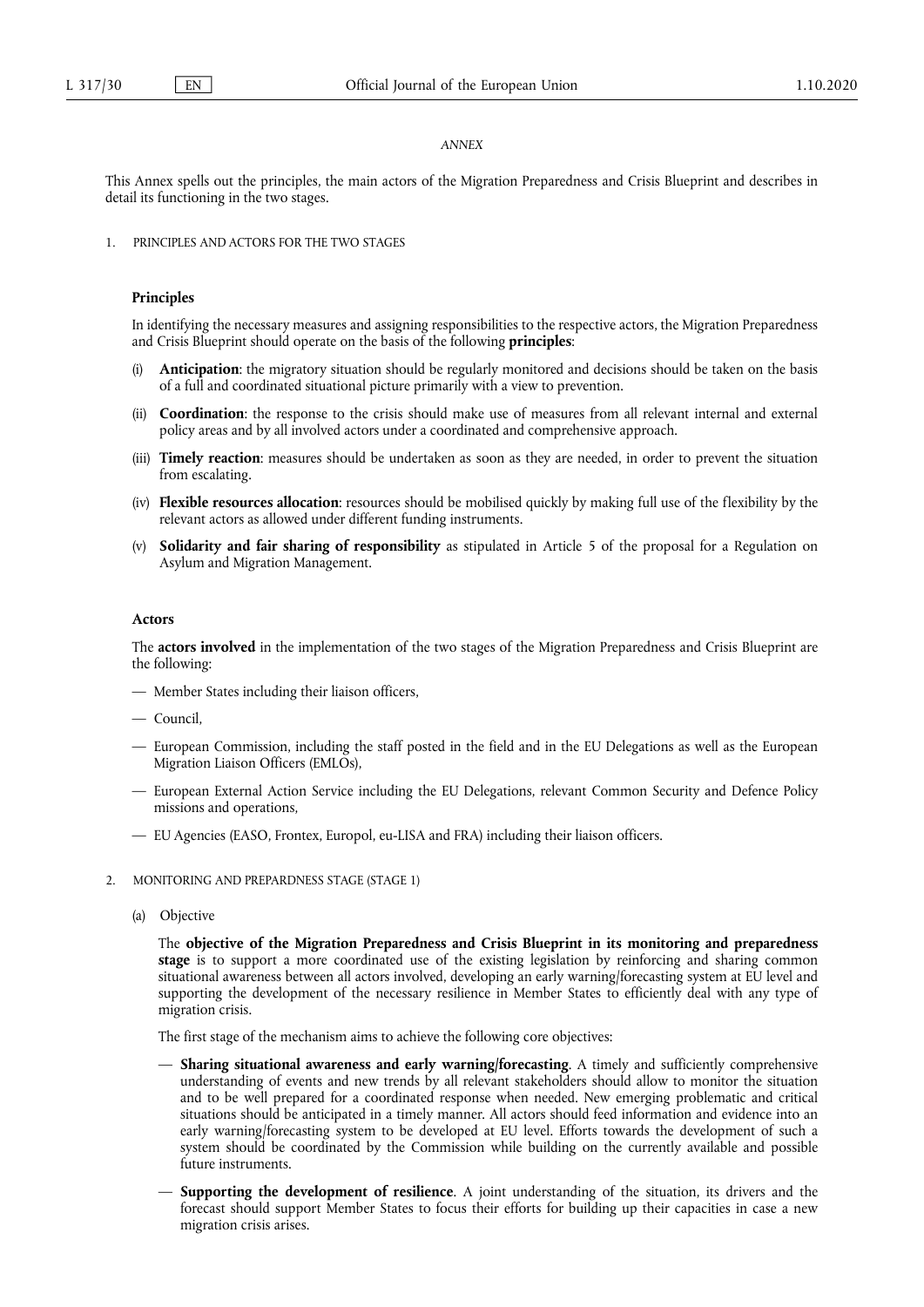(b) Governance

The **Commission, where necessary in cooperation with EEAS,** should play a leading role in the monitoring and preparedness stage using all its assets including European Migration Liaison Officers, the Emergency Response Coordination Centre (ERCC) and available funds in accordance with their respective mandates, objectives and procedures. The Commission should chair the Network and provide the secretariat thereof, collect the information and provide the necessary reports and monitor the implementation of the measures to be undertaken by any actor.

The **Member States, EU Agencies and other actors** should support the Commission in the above role, in particular by providing timely and accurate information, analysis and forecasts as well as assessment of their preparedness and contingency planning.

The necessary discussions at technical, strategic and if necessary political level requiring measures in Member States should be undertaken in the relevant **Council preparatory bodies** on the basis of the findings of the Commission reports issued under this stage of the Migration Preparedness and Crisis Blueprint.

In situations where the Council decides to issue operational conclusions and recommendations, **the Network**  should support their implementation by exchanging the relevant information.

(c) Workflow

## *Sharing situational awareness and early warning/forecasting*

The Commission should convene regular, at least quarterly, **meetings or videoconferences of the Network**. The frequency of such contacts should depend on the severity of the migratory situation as well as the issues identified through migration and contingency monitoring.

Where relevant and feasible, representatives of the **main third countries of origin, transit and/or destination** as well as representatives of **key international partners and stakeholders** should be invited on an ad hoc basis to discussions of the Network focused on a particular migratory route with the aim of timely and regular information exchange on the migratory flows, smuggling activities and any other factors (including geopolitical, health, environmental, climatic, demographic or any other socio-economic factors) impacting asylum, migration or border management of the EU. The modalities of this contribution should be developed in consultation with the countries in question through the respective EU Delegations, in close coordination with the EEAS.

Preparedness should be a key component of the migration dialogues with third countries, in particular in the EU's neighbourhood, and should aim at establishing communication channels and identifying local actors, to be used and contacted in case of a crisis.

Where possible, the Commission in cooperation with the EEAS should set up on an ad hoc basis dedicated **videoconferences per migratory route with the main third countries** of origin, transit and/or destination, and reinforce the similar videoconferences currently held. Those videoconferences should involve all other stakeholders, which are affected or have a clear interest in the migratory movements across a given migratory route. The structure of the videoconference should encourage substantial discussions in close cooperation with the EU Delegations for the benefit of all participants.

All **Points of Contact** of the Network should provide information in order to help establish the necessary situational picture. The sharing of situational awareness includes data on migratory flows, information on reception, asylum and border management systems, relevant national developments in the field of migration in Member States and third countries, early warning/forecasting notifications, as well as cooperation actions with third countries. All Points of Contact should share challenges, shortcomings and response actions on the ground in the interest of a common situational picture at EU level. The exact functioning of the network should be detailed in Standard Operating Procedures.

The Network should make full use of the available communication channels and platforms including, where possible, the **IPCR platform** with its dedicated functionalities. If the available tools are not sufficient, the Commission will consider improving its existing platforms or setting up a dedicated **secured web-based platform** ensuring the swift exchange of information within the Network.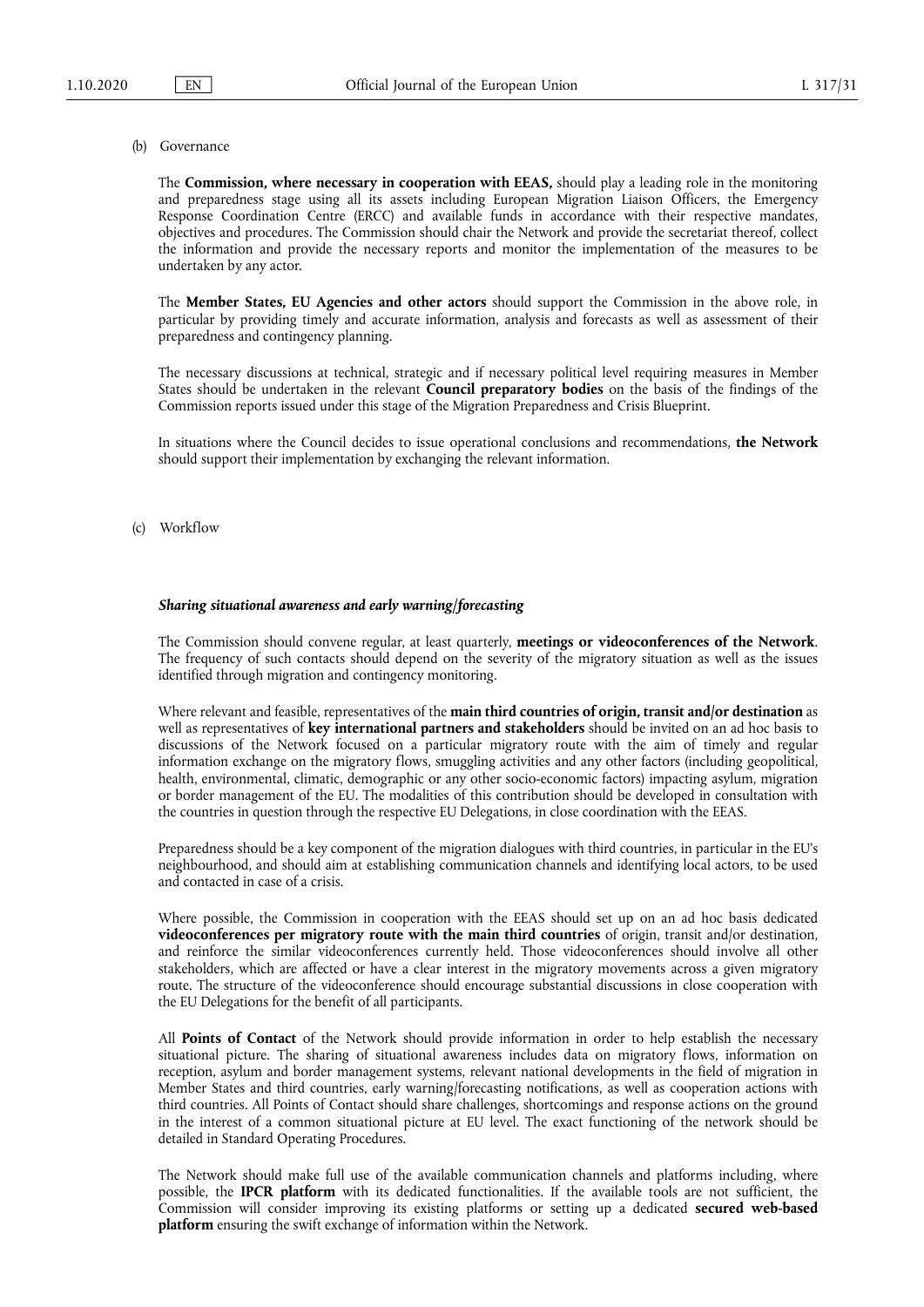Based on these contributions, the Commission should issue situational reports – a Migration Situational Awareness and Analysis (**MISAA**) report with a frequency that should be decided by the Network during the monitoring and preparedness stage. The MISAA report should build upon the template and methodology of the Integrated Situational Awareness and Analysis (ISAA) report currently issued and developed during the IPCR activation for the 2015 refugee crisis and it will replace the ISAA report if the said IPCR is deactivated by the Presidency. Where possible, the actors should also share the information received from non-EU sources including third countries and international partners. The MISAA report should identify trends and possibly contain early warning/forecasts of flows allowing for the alerting of all actors and for their corrective measures. The MISAA report should be shared exclusively with the actors via the IPCR platform in full compliance with the rules for the access to this platform, with the respective involvement of the Emergency Response Coordination Centre.

Member States should **discuss the necessary measures** to be taken and conclusions as identified in the MISAA report. Member States should carry out discussions at technical, strategical and if necessary political level in the respective Council preparatory bodies or Council meetings. The Council may issue operational conclusions and recommendations, which should be followed up by the relevant actors with the support of the Network.

#### *Supporting the development of resilience*

Building on the migration management reports and national strategies as foreseen by Article 6(4) and (6) of the proposal for a Regulation on Asylum and Migration Management and in order to enhance the resilience of the overall EU migration management, a **migration contingency cycle** should be set up.

In line with Article 6(3) of the proposal for a Regulation on Asylum and Migration Management, Member States shall have national strategies in place to ensure sufficient capacity in place for the effective asylum and migration management which shall include information on how Member States are implementing the principles set out in the said Regulation and legal obligations stemming therefrom at national level. Those strategies shall include contingency planning at national level, while taking into account the contingency planning pursuant to relevant legislation including Articles 8(6) and 9(3), (5) and (6) of Regulation (EU) 2019/1896 (European Border and Coast Guard Agency) and the implementation of the European integrated border management as laid down by that Regulation.

**EU Agencies** should report to the Commission on their capacities and contingency plans, as well as with any other reports that may be used by the Commission in this context.

**The EEAS** should contribute on the external aspects of migration and its cooperation actions with third countries of origin, transit and/or destination.

**Third countries** should be given the possibility to share their own migration strategies and contingency plans with the Commission or with the Network on a voluntary basis.

On the basis of the above information and in accordance with Article 6(4) of the proposal for a Regulation on Asylum and Migration Management, the Commission will annually present a Migration Management Report setting out the likely evolution of the migratory situation and the preparedness of the Union and the Member States.

Member States should discuss the findings of the annual migration management reports produced by the Commission in the appropriate fora.

The Commission with the support of the other actors in the Network should provide a framework for monitoring the follow up to the **findings** of the annual migration management reports and should report on the progress achieved and the state of play in the following yearly cycle reporting.

#### 3. MIGRATION CRISIS MANAGEMENT STAGE (STAGE 2)

## (a) Objective

The **objective** of the Migration Preparedness and Crisis Blueprint in its crisis management stage is to support a rapid, efficient and coordinated EU response to a migration crisis by providing timely and up-to-date information to the EU decision-makers on the unfolding operational situation as well as by supporting monitoring, coordination on the ground, and communication at technical level between all actors.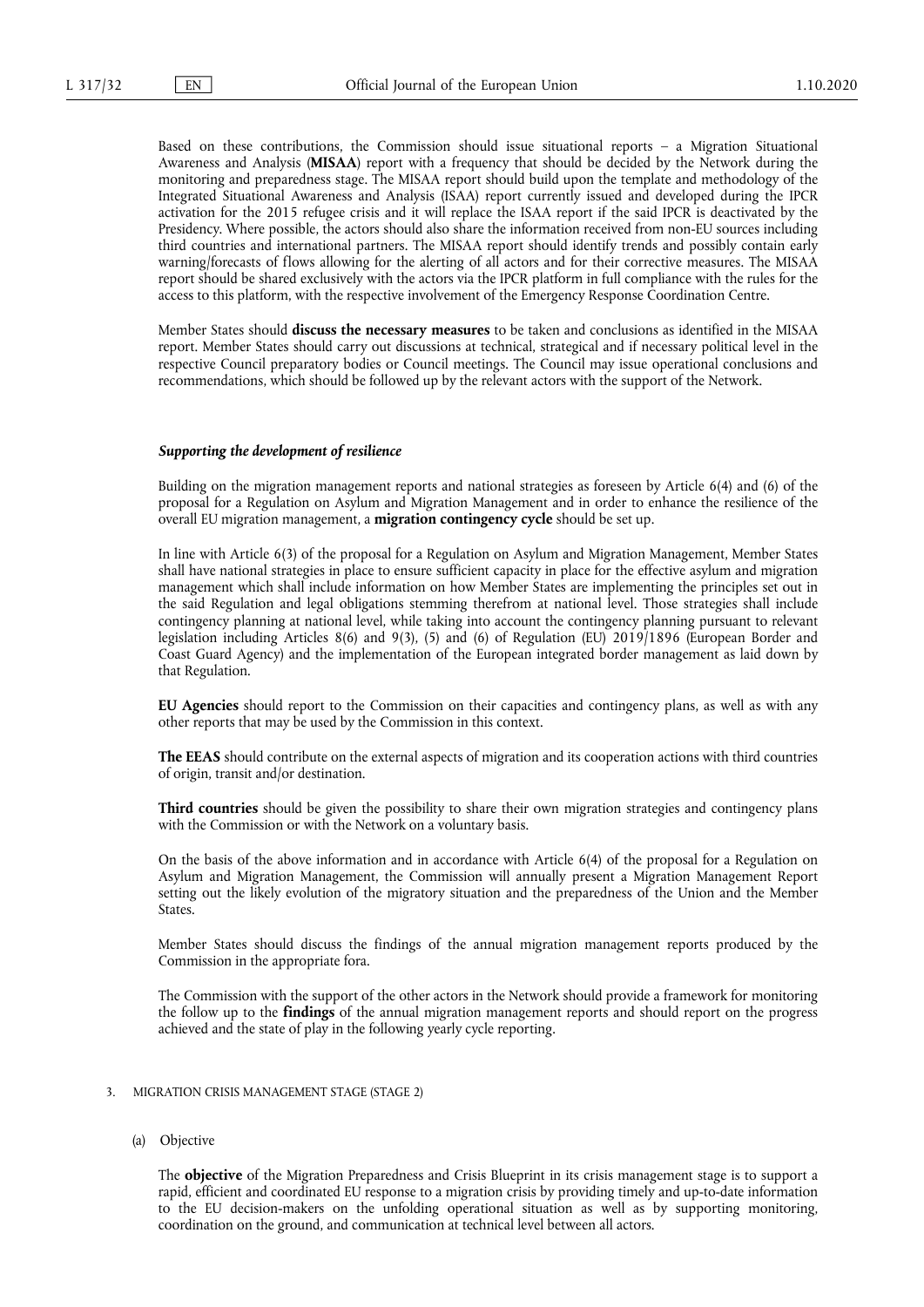#### (b) Governance

In the Crisis Management stage of the Migration Preparedness and Crisis Blueprint, and as long as the general **EU crisis mechanisms** (the Union Civil Protection Mechanism, Integrated Political Crisis Response, ARGUS and Crisis Response Mechanism) are not activated, the Migration Preparedness and Crisis Blueprint uses its framework including the Network and reporting mechanism in order to pursue its objective.

Once the **general EU crisis mechanisms** are activated in line with their respective procedures and objectives, the role of overall crisis management including the necessary coordination among them should be ensured.

During the activation of Stage 2, the activities of Stage 1 continue and are intensified.

The **Network,** as activated and chaired by the Commission, should support the work of the general EU crisis mechanisms. The support should in particular focus on providing the situational awareness necessary for discussions and decisions within those mechanisms and by following up their implementation by the relevant actors. To this aim, the Network should meet regularly via videoconference and discuss all operational aspects of decisions taken within the general EU crisis mechanisms and report back to them.

**Member States crisis management centres** if activated should ensure the adequate connection to the general EU crisis mechanisms, including the UCPM and its ERCC, as well as support the activity of their respective Point of Contact in the Network in line with the guidelines referred to in Recommendation 5.

Where necessary and in complementarity to the **meetings held in the Council** under IPCR rules, further discussions could be undertaken in the relevant Council preparatory bodies or in the Council on the basis of the findings of the Commission's situation reports.

**Each actor** should take the necessary measures including those listed in the toolbox under letter (d) below.

- (c) Workflow
	- 1. The crisis management stage of the Migration Preparedness and Crisis Blueprint can be triggered by the Commission in agreement with a Member State confronted with a migration crisis situation, as referred to in Recommendation 4.
	- 2. The **Point of Contact** of the Commission should inform the other Points of Contact in the Network (EU Presidency, Member States, Council, EEAS, EU agencies) of the decision to activate the Migration Preparedness and Crisis Blueprint in its crisis management stage.
	- 3. The Commission will immediately fully **activate the Network** in 24/7 mode and will **convene an urgent meeting/videoconference** of the Network in order to address at technical level the below points:
		- (a) Exchange information on the situation;
		- (b) Analyse options for a rapid, efficient and effective response;
		- (c) Coordinate messages for public communication in coherence with the existing structures.
		- (d) Coordinate the support on the ground.
	- 4. The affected Member State should **activate its own contingency measures** and make an initial assessment of needs that should be shared immediately with the Commission and the other members of the Network. This initial assessment should contain the following information:
		- (a) The situation on the ground, the main driving factors and the forecast including possible consequences;
		- (b) The current material, operational and financial capacities;
		- (c) Implementation of the contingency measures;
		- (d) The material, operational and financial needs to be provided by the relevant actors including other Member States or EU agencies.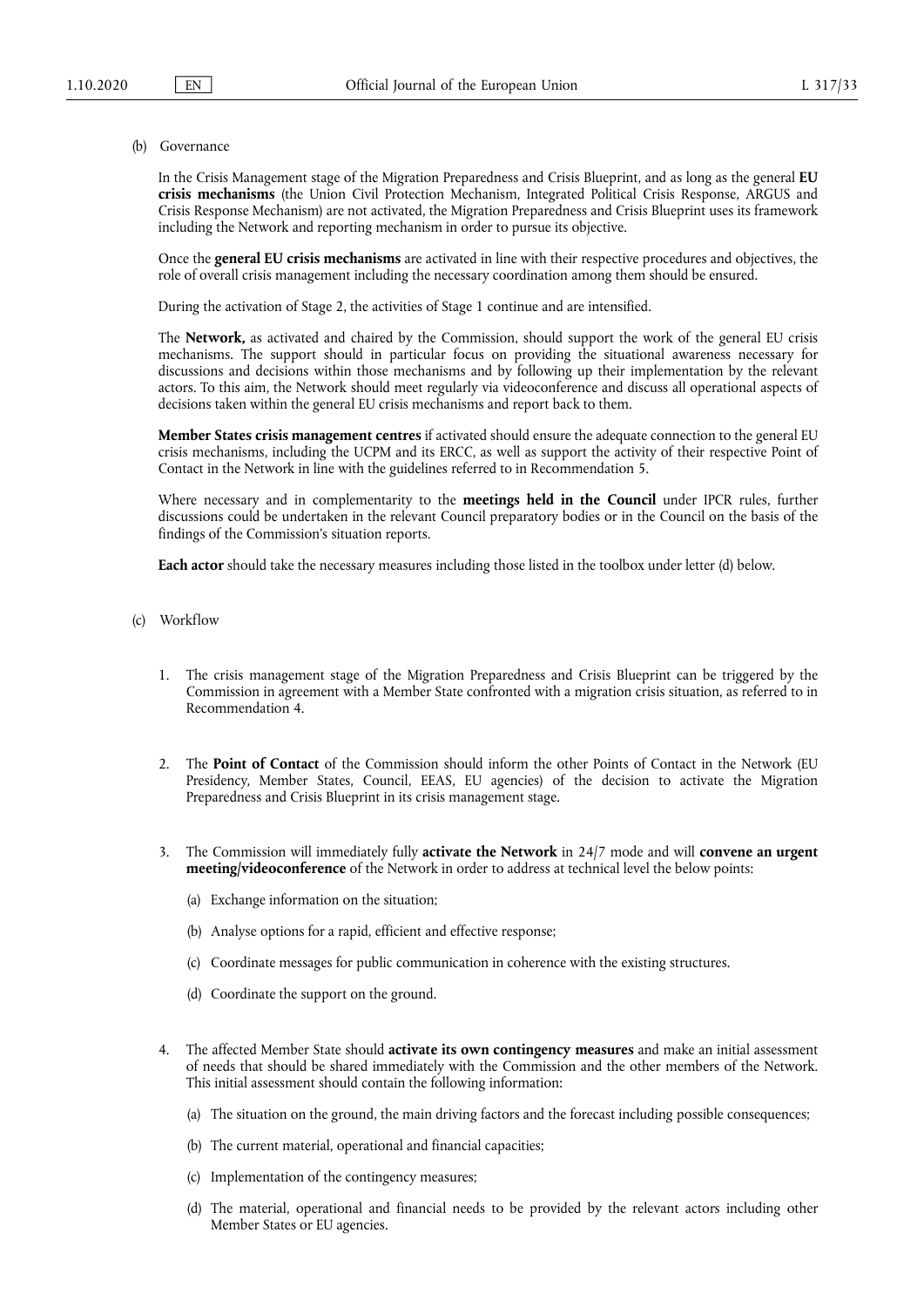- 5. On the basis of the information gathered via the Network, the Commission should inform the Network providing in particular:
	- (a) Situation overview including forecast and possible consequences; where possible, information from and on relevant third countries should be included.
	- (b) Current capacities of the Member States and the third countries of origin, transit and/or destination affected by the crisis and current capacities of the EU and of other Member States to address the crisis;
	- (c) Current level of EU and Member States' assistance;
	- (d) Assessment of the gaps and needs;
	- (e) Possible action at EU institutions', EU bodies', EU agencies' and Member States' level out of the toolbox provided below.

When a Member State submitted a motivated request under Articles 2(1) or 6(1) of the proposal for a Regulation addressing situations of crisis and *force majeure* in the field of migration and asylum, the information gathered via the Network may support the Commission's analysis and actions as foreseen by Articles 2 and 6 of that proposal.

When the Commission undertakes the assessment of a migratory situation in a Member State under Article 47 of the proposal for a Regulation on Asylum and Migration Management, the information gathered via the Network may support the Commission's report on migratory pressure as foreseen by Article 48 of that proposal.

As regards civil protection assistance, the coordination between Member States should be ensured through the Emergency Response Coordination Centre.

- 6. The Presidency of the Council could consider the necessity of convening an **extraordinary Council meeting**.
- 7. The Network will plug into the work of the general EU crisis management systems after their activation by providing situational awareness and by exchanging the information necessary to monitor at a technical level the implementation of the necessary actions as agreed in the framework of those systems.
- 8. **Coordination in the Member States** should be ensured in the relevant national crisis management mechanisms dealing with migration, with the involvement of all relevant national actors, in full consistency and coherence with the implementation of the Migration Preparedness and Crisis Blueprint, under the overall coordinating role of IPCR.
- 9. In case the Union Civil Protection Mechanism is activated, the **Emergency Response Coordination Centre (ERCC)** of the Commission should ensure support to the rapid deployment of emergency support to requesting Member States and act as a coordination hub for civil protection assistance between all EU Member States and participating States. A **24/7 connection should be established between** relevant Commission Services.
- 10. Where relevant and possible, an **enhanced monitoring mechanism in third countries** should be set up with the deployment or activation of liaison officers from all actors in the main third countries of transit, origin and/or destination.
- 11. **Other sectoral crisis mechanisms and tools** should be activated depending on the needs as listed in the toolbox below.
- 12. The **Network** should be fully activated 24/7 throughout the crisis.
- 13. If the IPCR is activated, the regular migration monitoring will be ensured by **ISAA reports**, which will replace the MISAA reports for the length of the activation period. If IPCR is not activated, the **MISAA reports** issued by the Commission under the first stage of the Migration Preparedness and Crisis Blueprint will be continued on the basis of the relevant actors' inputs gathered via the Network.
- 14. The MISAA/ISAA reports issued by the Commission under this stage of the Migration Preparedness and Crisis Blueprint should be discussed in the relevant Council preparatory bodies or Council.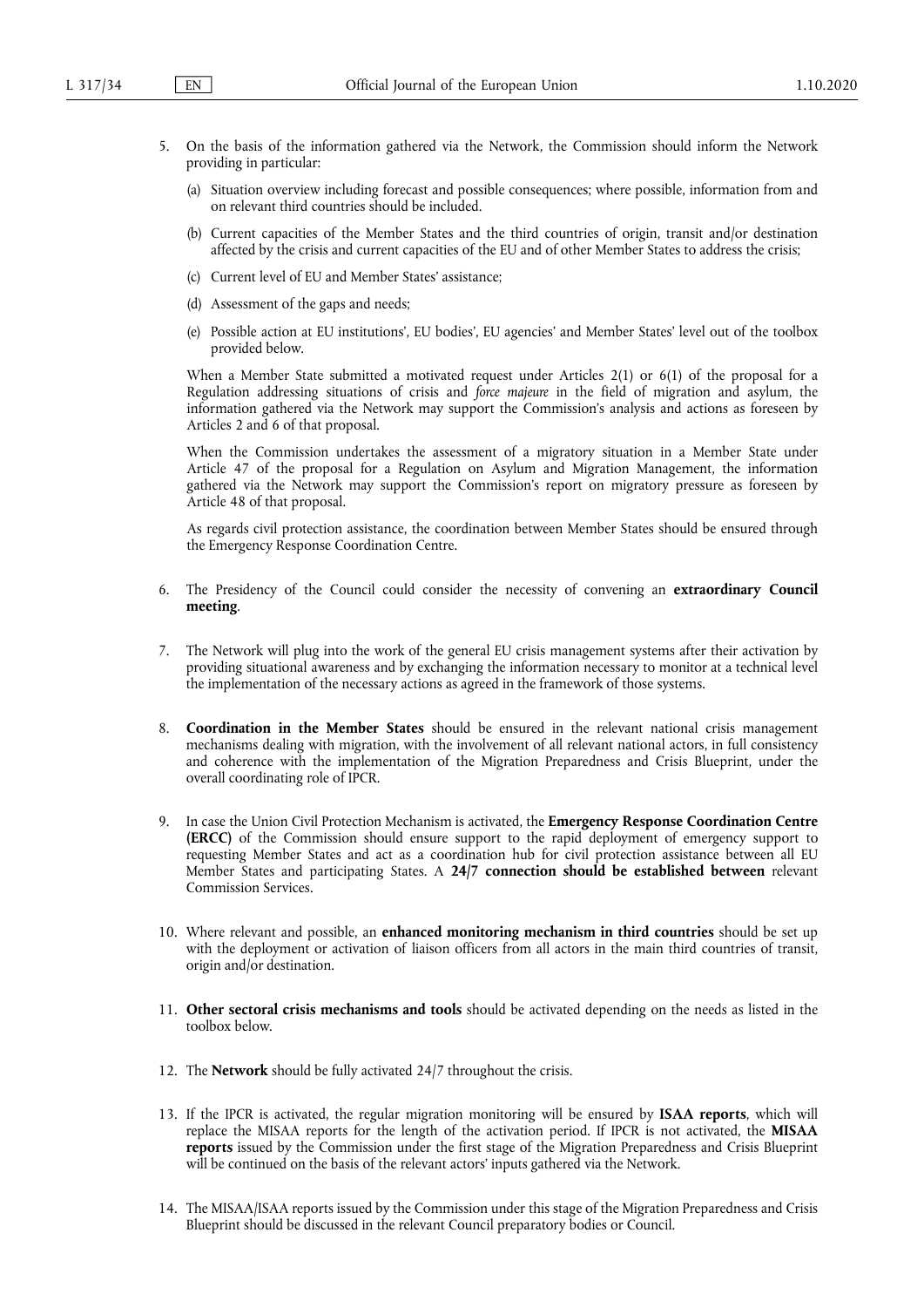- 15. The crisis management stage of the Migration Preparedness and Crisis Blueprint may be **deactivated** by the Commission at the request of [a] Member State[s] or on its own initiative once the situation that triggered the crisis is no longer present or once it is considered under control.
- 16. The Commission, together with the Council, EEAS and the EU agencies should organise tailored **training** on procedures and tools used in migration crisis situations in order to enhance the knowledge and readiness of all relevant staff.
- 17. All actors should **regularly exercise** their response to migration crises at national and European level and, when necessary, revise the current Migration Preparedness and Crisis Blueprint on the basis of lessons learnt.
- (d) Toolbox

The following measures constitute the toolbox to respond to a migration crisis in accordance with the relevant legislation.

## **Measures in countries of origin, transit and/or destination**

- In addition to the on-going cooperation with third partners, the Commission coordinates, in cooperation with the EEAS, EU Delegations and Member States, with the main third countries of origin, transit and/or destination with a special attention to EU neighbouring countries, to support them to further improve their reception capacities and better manage migration flows, in particular protecting the borders and fighting against migrant smuggling, and enhance return cooperation,
- The Commission, in cooperation with Member States and EEAS, provides for additional safe corridors and resettlement schemes in relevant third countries of origin, transit and/or destination.
- The Commission cooperates with, and ensures synergies between, the main international organisations (notably the UNHCR and IOM) and key NGOs for appropriate complementary deployment of measures in the relevant country of origin, transit and/or destination.
- The Commission reviews and activates, on the basis of the identified needs, the available funding under all relevant (internal and external) funding instruments including their emergency components where applicable in line with their legal frameworks and objectives. Joined-up thinking between instruments is essential to deal with protracted migration pressure.
- In exceptional circumstances, the Commission explores the availability of additional resources to be mobilised on the basis of MFF provisions if the above funding is not sufficient.
- The Commission considers in cooperation with Member States, joint use of funding from the EU and national budgets, pending a decision on their continuation in the future MFF period.
- Where relevant and possible, the Commission, in conjunction with existing Member States' arrangements, sets up an enhanced monitoring mechanism in third countries while using also the dedicated videoconferences per migratory route if established under the Migration Preparedness and Crisis Blueprint and with the deployment or activation of liaison officers in the main third countries of transit, origin and/or destination.
- Where a status agreement has been concluded between the EU and a third country, Frontex deploys border management teams to support the relevant authorities of that third country in controlling its borders.
- The EEAS activates its Crisis Response Mechanism, upon the occurrence of a serious situation or emergency concerning or involving the external dimension of migration, using the individual elements of the Crisis Response Mechanism, as appropriate: the Crisis Meeting, the Crisis Cell; the Crisis Platform; and the Task Force.
- The EEAS Delegations, in close cooperation with the Commission, fulfil their respective roles before, during and after a crisis, including by providing situational awareness but also in carrying out the diplomatic, political, and operational response of the EU.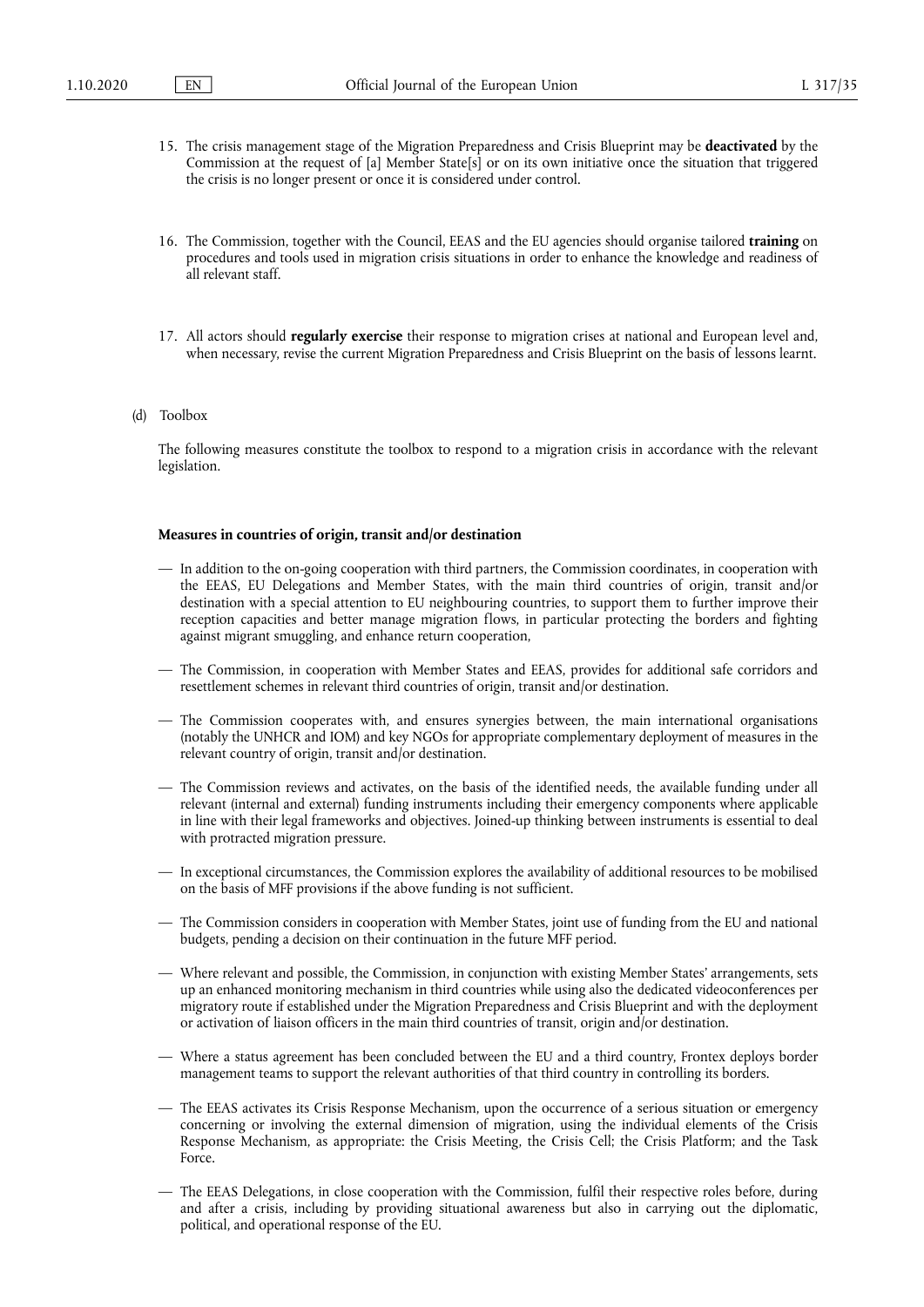— The EEAS mobilises functions of Integrated Approach for Security and Peace Directorate, Civilian Planning and Conduct Capability, Military Planning and Conduct Capability and the Common Security and Defence Policy missions with a view to updating whichever coordinating platform is appropriate as part of the situational awareness and preparedness (resilience) functions.

## **Measures in Member States at the EU external borders**

- National contingency planning/measures on border management, reception and asylum are activated in Member States at the EU external borders.
- Information on the operational situation, gaps and needs at the EU external borders are provided by Member States.
- Upon request of a Member State at the EU external border, the Union Civil Protection Mechanism may be activated to provide the necessary assistance.
- Border surveillance is stepped up so as to extend the coverage to the most affected areas, in cooperation with the Commission and the EU Agencies.
- Frontex support is provided, at the request of Member States, to reinforce existing joint operations or to deploy Frontex rapid border intervention.
- EASO deploys, in coordination with Member States, relevant staff and equipment to assist on reception and asylum.
- Europol deploys, in coordination with Member States, its staff/equipment/liaison officers to perform security checks of arriving migrants.
- Frontex supports return activities in coordination with Member States, by deploying return specialists and by organising and coordinating return operations by charter and scheduled flights including with return escorts and return monitors.
- European Regional Task Forces (EURTF) are established by the Commission in Member States at the EU external borders as a framework to facilitate the exchange of information and to improve coordination among all stakeholders.
- Hotspots and reception centres are established at the points of high pressure staffed by relevant national authorities and supported by the EU Agencies with the necessary migration and security information systems.
- The Commission deploys staff to Member States at the EU external borders to assist in the coordination of the response actions.
- The Commission, in coordination with Member States, agrees on key public crisis communication messages and makes use of the most effective communication tools, including the IPCR platform, to disseminate these messages and fight disinformation.
- The Commission, in cooperation with the Member States, cooperates on a case by case basis with the main international organisations (notably the UNHCR and IOM) and key NGOs for proper complementary deployment of measures in Member States at the EU external borders.
- The Commission makes available the projects on Assisted Voluntary Returns and Reintegration to be used by Member States.
- The Commission reviews and activates, on the basis of Member States' needs assessment, the available funding under all relevant (internal and external) funding instruments including their emergency components where applicable.
- In exceptional circumstances, the Commission explores the availability of additional resources to be mobilised on the basis of the MFF provisions if the above funding is not sufficient.
- The Commission considers joint use of funding from the EU and national budgets, in cooperation with Member States, pending a decision on their continuation in the future MFF period.
- Assistance to Member States at the EU external borders via equipment, material, staff, deployment of specialised staff and voluntary relocation of migrants as well as contribution of staff to the EU agencies operations may be offered by Member States that are not under pressure.
- Member States not under pressure may contribute financially to any additional financial solutions necessary to implement the emergency measures.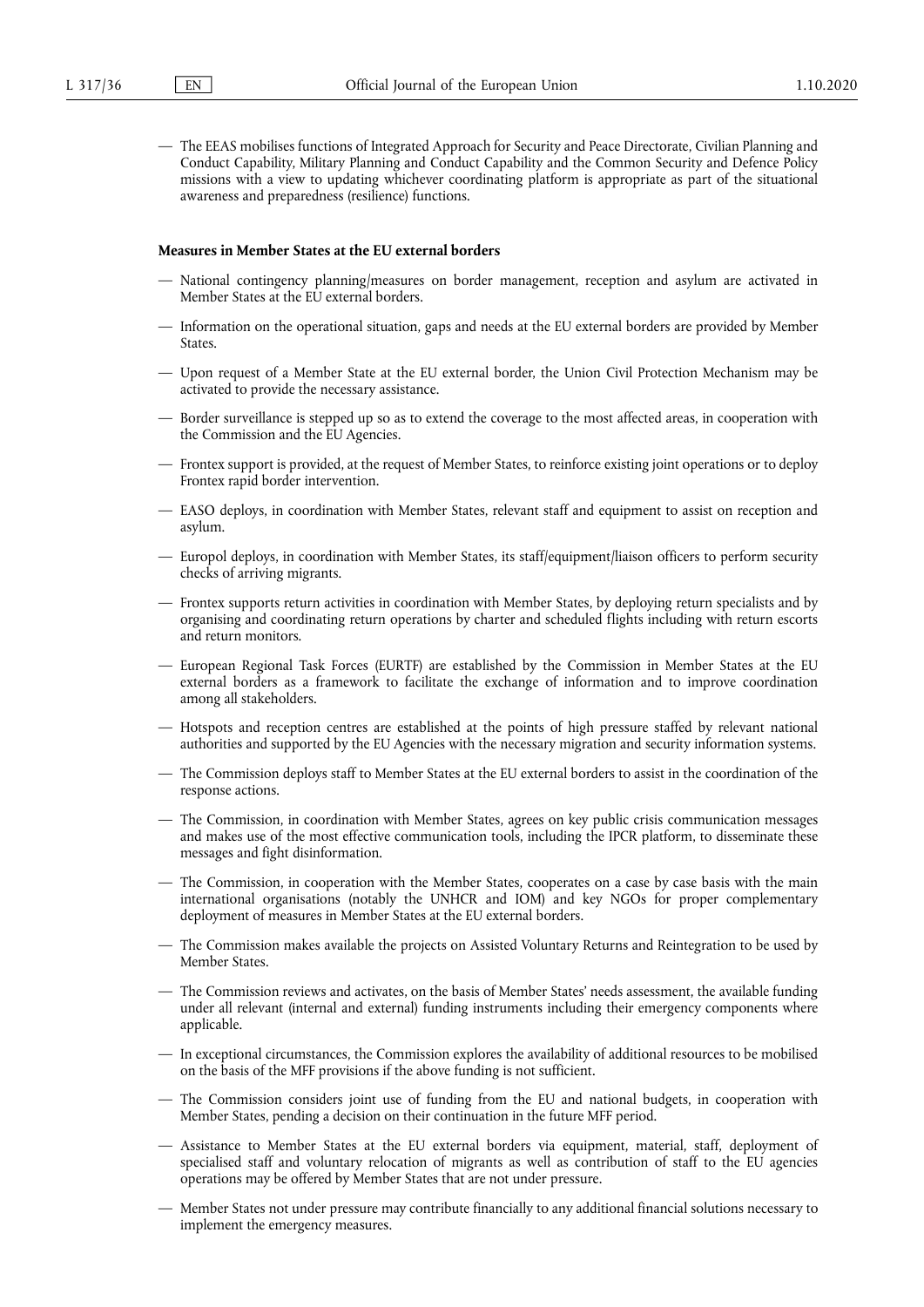## **Measures in other Member States under pressure**

- National contingency planning/measures on reception and asylum are activated in other Member States under pressure.
- Information on the operational situation, gaps and needs are provided by other Member States under pressure.
- Upon request of a Member State under pressure, the Union Civil Protection Mechanism is activated to provide the necessary assistance.
- European Regional Task Forces (EURTF) are established by the Commission in other Member States under pressure as a framework to facilitate the exchange of information and to improve coordination among all stakeholders.
- Frontex supports return activities in coordination with Member States, by deploying return specialists and by organising and coordinating return operations by charter and scheduled flights including with return escorts and return monitors.
- EASO deploys, in coordination with Member States, relevant staff and equipment to assist on reception and asylum.
- Europol deploys its staff/equipment/liaison officers to perform security checks of arriving migrants.
- The Commission deploys staff to Member States under pressure to assist in the coordination of the response actions.
- The Commission, in coordination with Member States, agrees on key public crisis communication messages and makes use of the most effective communication tools, including the IPCR platform, to disseminate these messages and fight disinformation.
- The Commission, in cooperation with the Member States, cooperates with the main international organisations (notably the UNHCR and IOM) and key NGOs for proper complementary deployment of measures in other Member States under pressure.
- The Commission makes available the projects on Assisted Voluntary Returns and Reintegration to be used by other Member States under pressure.
- The Commission reviews and activates, on the basis of Member States' needs assessment, the available funding under all relevant (internal and external) funding instruments including their emergency components where applicable.
- In exceptional circumstances, the Commission explores the availability of additional resources to be mobilised on the basis of the MFF provisions if the above funding is not sufficient.
- The Commission considers joint use of funding from the EU and national budgets, in cooperation with Member States, pending a decision on their continuation in the future MFF period.
- Assistance to other Member States under pressure via equipment, material, staff, deployment of specialised staff and voluntary relocation of migrants as well as contribution of staff to the EU agencies operations may be offered by Member States that are not under pressure.
- Member States not under pressure may contribute financially to any additional financial solutions necessary to implement the emergency measures.